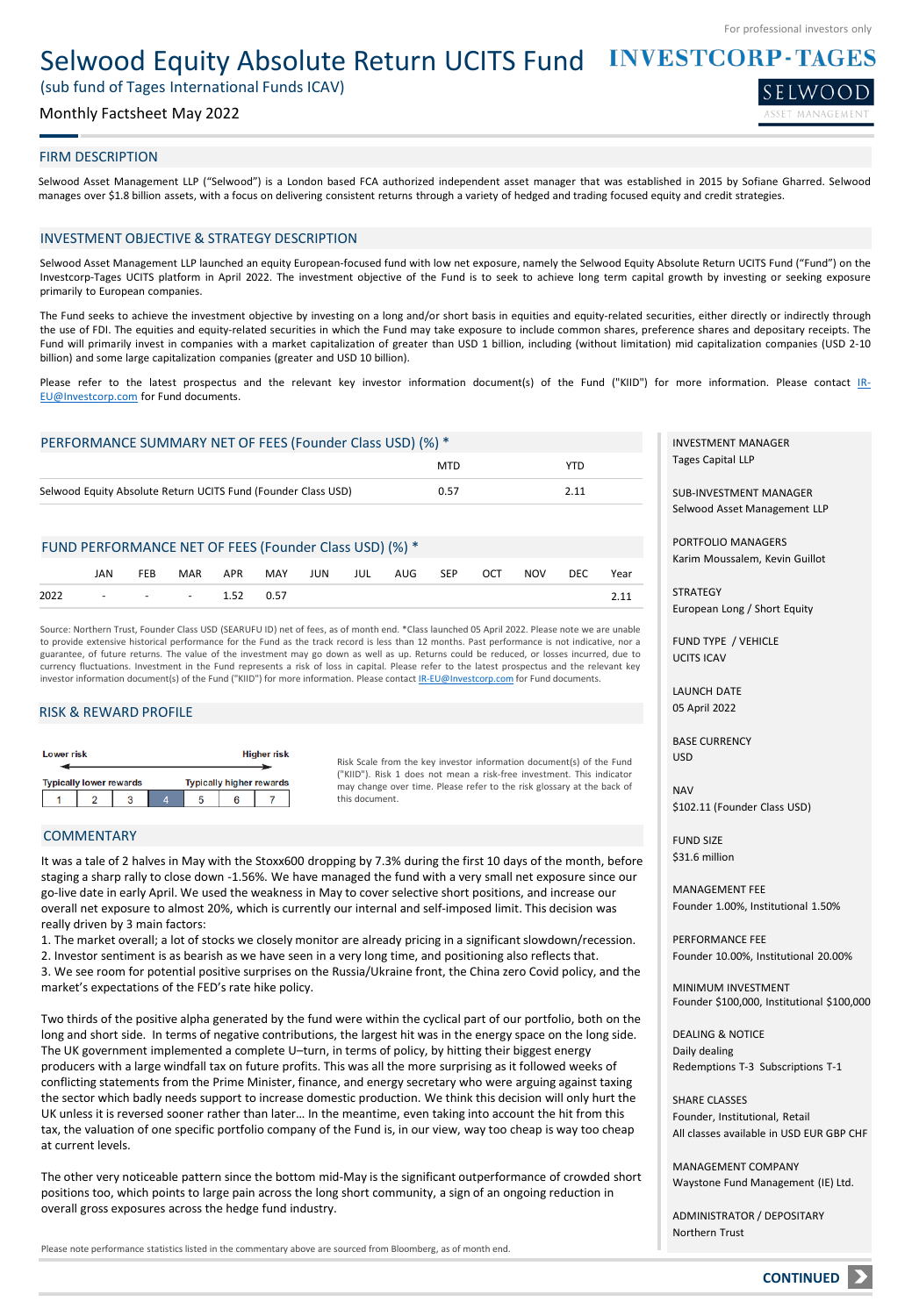SELWOO

# Selwood Equity Absolute Return UCITS Fund INVESTCORP-TAGES

(sub fund of Tages International Funds ICAV)

## Monthly Factsheet May 2022

## PORTFOLIO EXPOSURES



Source: Selwood Asset Management LLP, as of month end. Factor classification done by Selwood, based on its subjective assessment. Not independently verified.

| Largest Long Positions - Industry (Month End) | Exposure % |
|-----------------------------------------------|------------|
| Real Estate Management & Development          | 5.98       |
| Multi-Utilities                               | 5.35       |
| Oil, Gas & Consumable Fuels                   | 3.80       |
| Automobiles                                   | 3.58       |
| Oil, Gas & Consumable Fuels                   | 3.55       |
| Total Top 5                                   | 22.26      |
| Total Exposure %                              | 51.3       |
| Month End Securities                          | 18         |





Source: Selwood Asset Management LLP. Market capitalization of underlying securities exposures shown at month end.

| Largest Short Positions - Industry (Month End) | Exposure % |
|------------------------------------------------|------------|
| <b>Electrical Equipment</b>                    | $-2.24$    |
| Machinery                                      | $-2.19$    |
| <b>Electrical Equipment</b>                    | $-2.06$    |
| Transportation Infrastructure                  | $-2.06$    |
| Air Freight & Logistics                        | $-2.06$    |
| Total Top 5                                    | $-10.61$   |
| Total Exposure %                               | -38.14     |
| Month End Securities                           | 24         |

Source: Selwood Asset Management LLP, as of month end. Bloomberg 'GICS Sub Industry Name' shown for long and short positions in place of underlying security name. Percentage holding as at month end. Excludes Index/Custom Basket. Portfolio composition may change without prior notice.

## PORTFOLIO ANALYTICS AND LIQUIDITY

| Long/Short Contribution    | Long % | Short %  |
|----------------------------|--------|----------|
| Gross Alpha Contribution * | 2.42   | 1.37     |
| Average Gross Exposure     | 49.46  | $-35.25$ |

Source: Selwood Asset Management LLP, as of month end. \* Daily Alpha of each security is defined as: Alpha = P&L of security – SPXX% x beta adjusted of security x FX price x entry price of security x shares of security. A 6-month window is used to calculate the beta (delta adjusted) of each security. Gross Contribution is before Fund expenses and includes contribution from Index/Custom Basket Positions.

| <b>Liquidity Analysis</b> | % of Fund |
|---------------------------|-----------|
| < 5 Days                  | 100.00    |
| $< 5 < 20$ Days           | 0.00      |
| > 25 Days                 | 0.00      |

Source: Selwood Asset Management LLP, as of month end. Liquidity Analysis represents the percentage of the portfolio that could be liquidated within the given period based on 20% of the 30-Day Average Traded Volume of the respective security as at month end, per Bloomberg. Excludes Index/Custom Basket positions.

Investcorp 48 Grosvenor Street, London, W1K 3HW Tel: +44 (0)20 3743 3476 Email: [IR-EU@investcorp.com](mailto:IR-EU@investcorp.com)